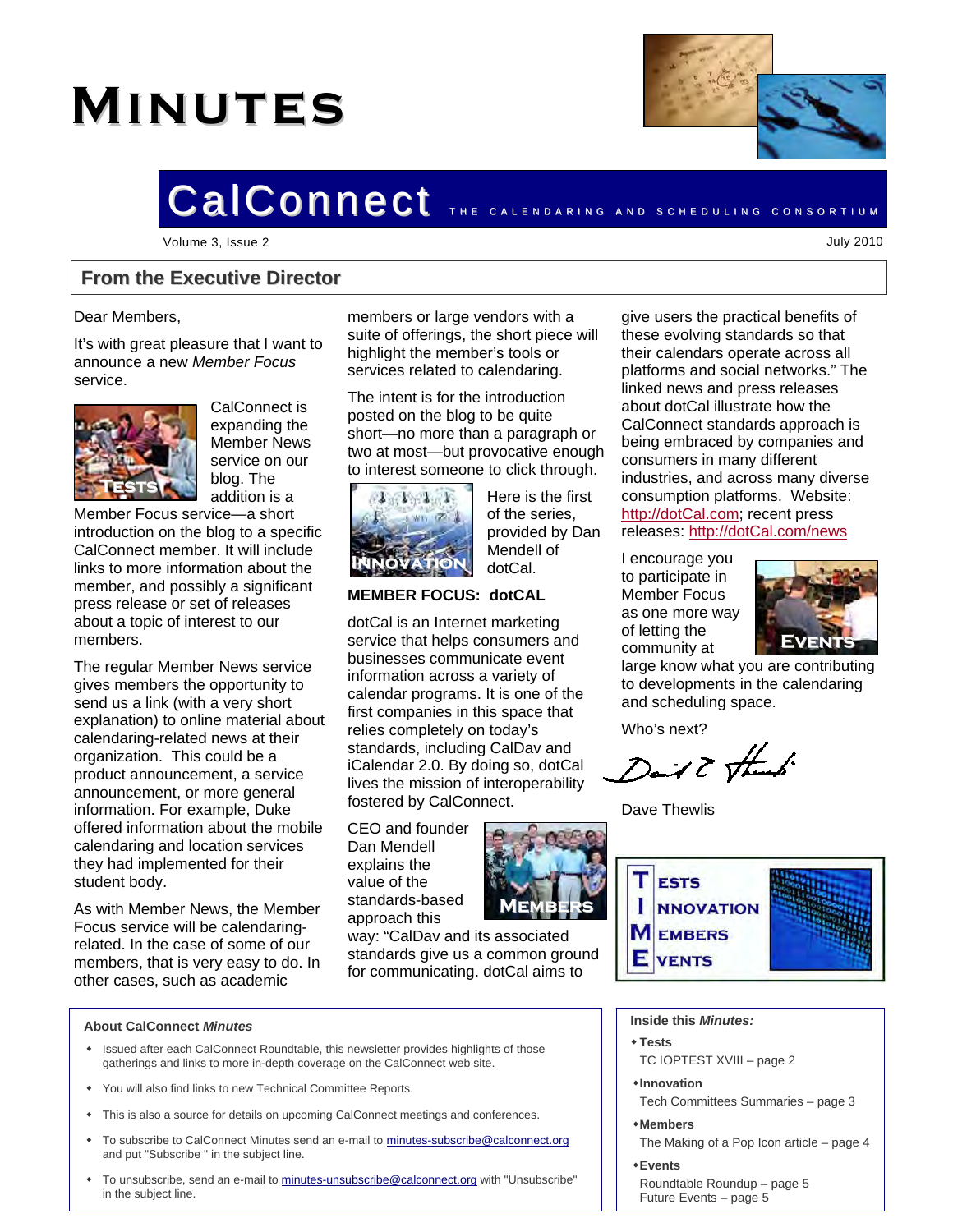Cal Connect THE CALENDARING AND SCHEDULING CONSORTIUM

Mobile Calendar Interoperability Test suite was used as the basis for testing. A copy of the test suite can be found in the resources

The test suite is quite large, so in order to ensure participants tested as much as possible during the three days, a subset of the test suite was chosen. The testing included calendar (vEvent), tasks (vTodo)

Public documents containing summaries of all test events can be found by going to [http://www.calconnect.org/eventreports.shtm](http://www.calconnect.org/eventreports.shtml#calconnectiops) **HECALCONNECTIOPS.** Pat Egen of Patricia Egen Consulting serves as Interoperability Testing

section of the CalConnect website.

July 2010

#### **TC IOPTEST XVIII: Double Duty**



The June 2010 CalConnect Interoperability Testing Event involved 15 attendees and was actually two distinct sets of testing. One set of vendors tested CalDAV and CardDAV. The second set of vendors tested mobile calendaring devices.

This was the third Mobile Calendaring Interoperability test event. The primary focus was Activesync and the CalConnect

 **CalDAV and CardDAV Participants**

**Organization Versions Tested**  Apple iCal Server and client – OS X 10.6.1 Apple iCal 4.0 [\(SnowLeopard\)](http://wiki.calconnect.org/vqwiki-2.7.91/jsp/Wiki?topic=SnowLeopard&action=action_edit) Kerio | server tested remotely IceWarp eM Client 2.7.7402

**Mobile Participants** Event Manager.

and contacts (vCard).

| Organization      | What was tested                      |
|-------------------|--------------------------------------|
| Genentech         | Observer                             |
| Icewarp           | Server                               |
| MailSite          | Server and Client (AstraSync 4.1.13) |
| Microsoft         | Server and Client                    |
| Nokia             | Client                               |
| Notify Technology | Client                               |
| Synchronica       | Server                               |

**Thanks to our contributors to this issue of** *Minutes*

Cyrus Daboo, Apple **Chuck Norris Chuck Norris**, Eventful



Bernard Desruisseaux, Oracle **Britan Bryan Otis, Intand** 



Michael Douglass, RPI Gary Schwartz, RPI



Pat Egen, Guy Stalnaker, Guy Stalnaker, Patricia Egen Consulting The Consulting Consulting Lease Consulting Lease Consulting Lease Consulting Consulting Lease Consulting Lease Consulting Lease Consulting Lease Consulting Lease Consulting Lease Consulting Lease C





**Microsoft** Steven Lees, Microsoft **Dave Thewlis, CalConnect** Dave Thewlis, CalConnect

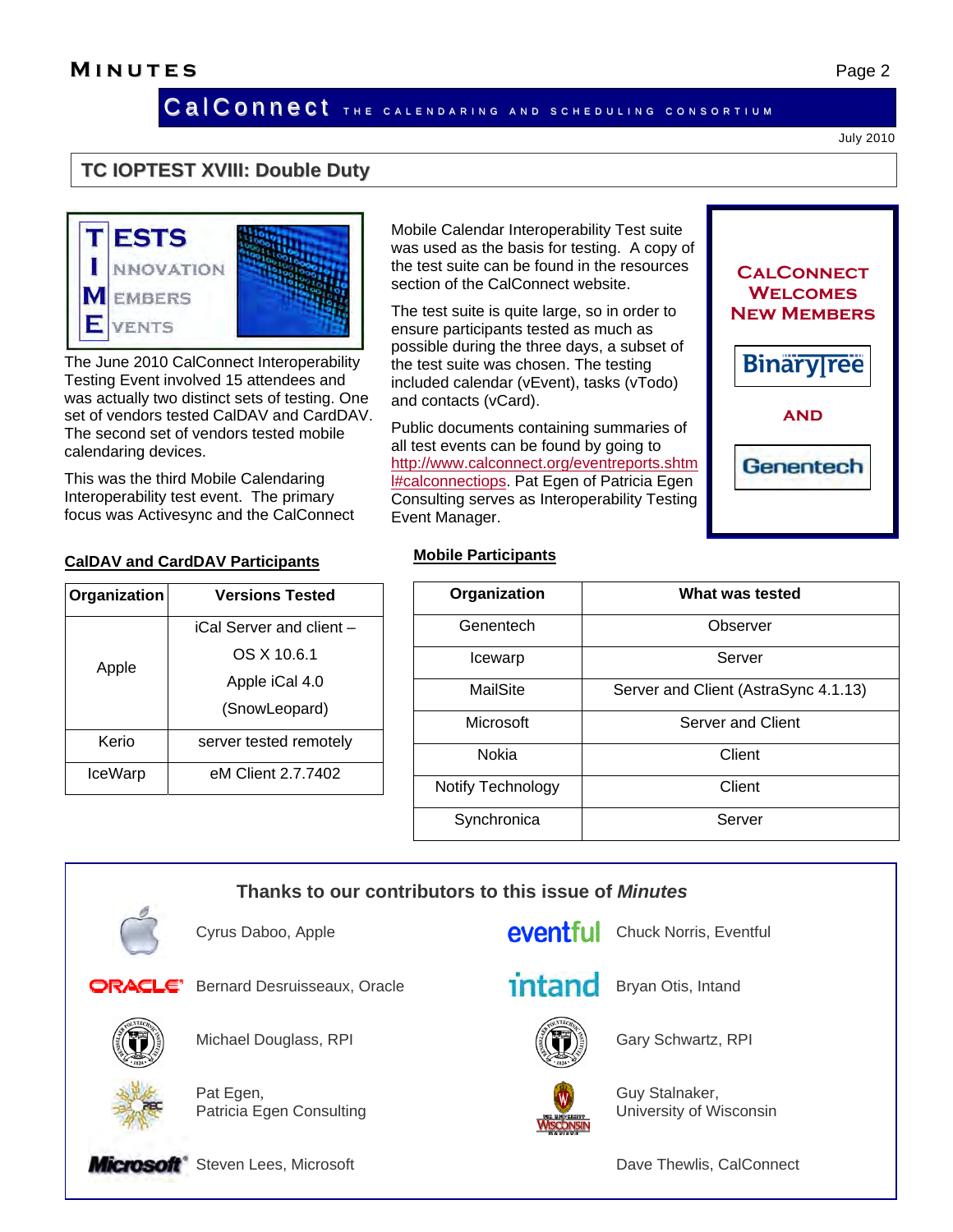Cal Connect The CALENDARING AND SCHEDULING CONSORTIUM

July 2010

#### **Tech Committee Summaries**



The Internet Calendar Subscription Ad Hoc was established to investigate the creation and promotion of a single icon and method to be used on websites to indicate a calendar available for subscription or download. (See article on Page 4.) At the Roundtable, the group provided an overview of the use of Internet Calendars and comparison of the current user experience for common Feed (RSS/Atom) Subscription and Internet Calendar Subscription use cases today. After proposing possible actions that CalConnect and various other parties could take to improve the awareness and user experience for Internet Calendar Subscription, they recommended creation of full ICS Technical Committee.

**TC CalDAV** provided a status update on the revision of iMIP and on the "Collection Synchronization for WebDAV" Internet-Draft. The committee held open discussions on the calendar alarm extensions Internet-Draft.

**TC EVENTPUB** discussed the LINK property and a decision to leverage IANA registration. They acknowledged the need for Event LINK types around telephonic and WebX style virtual meetings. Moving forward the group will continue its recruiting, inside and outside of CalConnect, supporting the CalConnects overall membership efforts.

 The TC has since published its *LINK Property Extension to iCalendar*, and the proposal has been submitted to the IETF as an Internet Draft. Please see [LINK Property](http://www.calconnect.org/CD1006%20LINK%20Property.shtml)  [Extension to iCalendar.](http://www.calconnect.org/CD1006%20LINK%20Property.shtml) This proposal introduces a new iCalendar property LINK to provide ancillary information for iCalendar components.

**TC FREEBUSY** addressed "consensus scheduling" and showed some interfaces, showing they have common features and a need to integrate with other services and calendar systems or clients. The group introduced a new icalendar component VPOLL and described the flow, including describing the new POLLRESPONSE property. They also mentioned the possibility of outreach to others who implement this style of service, e.g. Doodle and TimeBridge.

**TC iSCHEDULE** presented an overview of the iSchedule protocol, covering how DKIM can be leveraged by calendar systems for authentication and authorization purposes. They explained how the DNS can be used to allow a domain to authorize another domain to send scheduling requests on its behalf. The committee also discussed how an iSchedule interoperability event could be held where no prior arrangements would be required between iSchedule servers.

**TC MOBILE** discussed a report of the Mobile Interoperability test event held earlier in the week. They concluded the event was a success; follow-on events are being planned. Over the next months, the committee will work on producing a summary of the test event with the goal of using that document to promote testing to other vendors who were not present. They also intend to enhance the testing suite by adding more detail as well as example calendar data to streamline the testing process.

**TC RESOURCE** discussed some of the review comments that were received for the resource-schema draft. Also, they briefly discussed how the additional information can be put to use with the DAV protocols.

**TC TIMEZONE** gave a brief overview of the two documents, now published and described below, and discussed major issues to be addressed: maintaining the source of the data from Olson and his successor and the implications of the service on standards and protocols. (Note: Arthur

David Olson has retired and there are probably implications for the supply of timezone data. The tz database, also known as the Olson database, is a collaborative compilation of information about the world's time zones, primarily intended for use with computer programs and operating systems.)

 The TC has since published *Timezone Service Protocol* and *Timezone XML Specification*, and the proposals have been submitted to the IETF as Internet Drafts. Please see [Timezone Service Protocol](http://www.calconnect.org/CD1007%20Timezone%20Service.shtml) and [Timezone XML Specification](http://www.calconnect.org/CD1008%20Timezone%20XML.shtml). The Timezone Service Protocol defines a timezone service protocol that allows reliable, secure and fast delivery of timezone information to client systems such as calendaring and scheduling applications or operating systems. The Timezone XML Specification describes a format for describing timezone information for software and services.

**TC USECASE** presented the state of their glossary work, talked about RFC 3283 and whether the committee should jettison explicit references to it in the glossary, and worked on some of the terms that remain to be reviewed. Looking forward, they will continue the glossary work and will plan on completing it before summer's end.

**TC XML** discussed two way reference mapping from iCal to XML. They looked at generalized calendar API and a web services binding, which is being developed with OASIS/NIST and other Smart Energy players. They also considered the CalWS effort and to which standards body the work should be submitted. They asked that Executive Director Dave Thewlis discuss their preference for the full standard to be published by OASIS with OASIS legal personnel. Failing that, they would seek inclusion in WS CALENDAR and joint publication or credit of the combined draft.

**UserSIG** met with Genentech representatives and talked about their migration to GoogleApps. Cozi.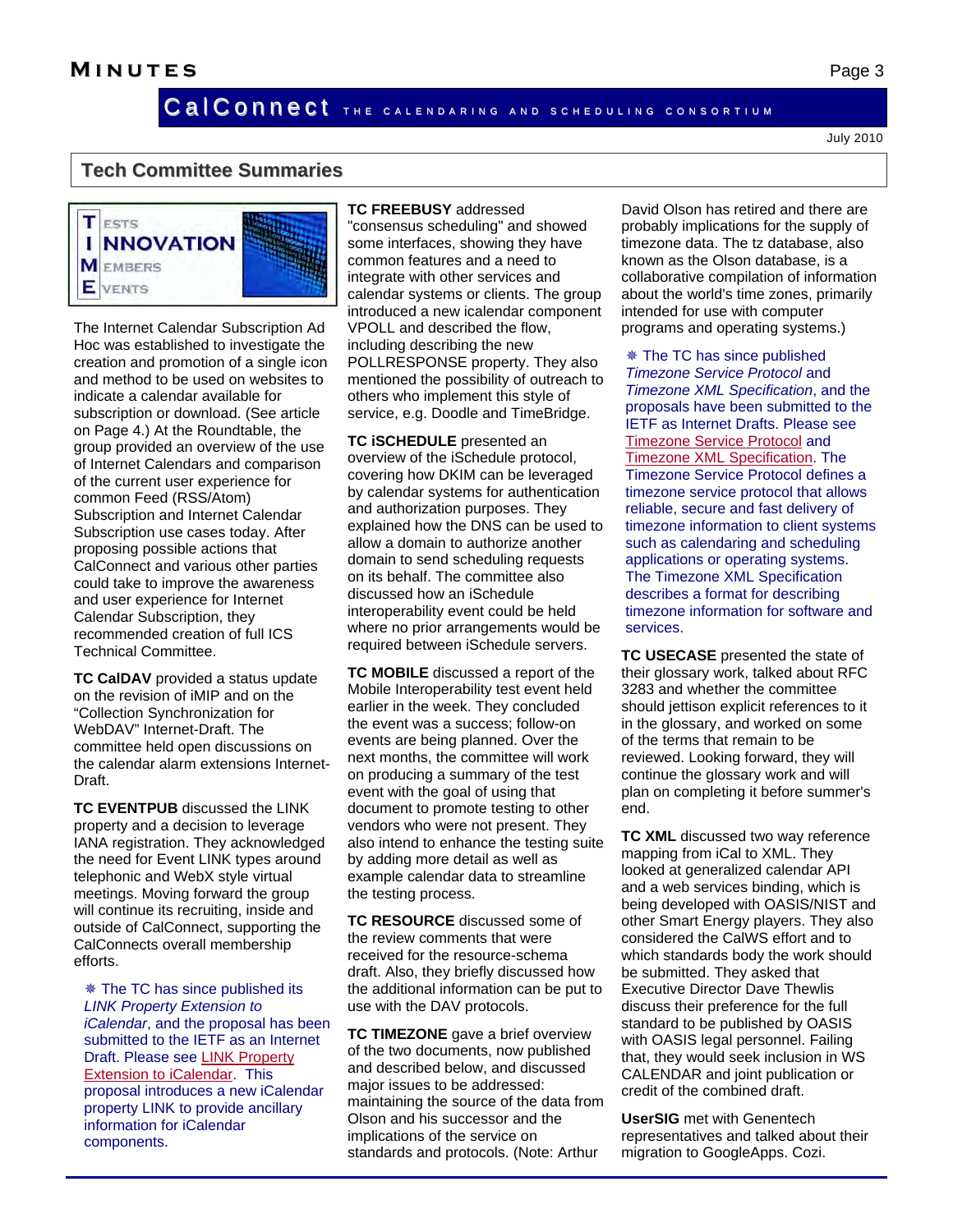Cal Connect The CALENDARING AND SCHEDULING CONSORTIUM

#### July 2010

#### **The Making of a Pop Icon**



The Web has helped us forge new types of connections with each other, so making it easier to connect with calendars is only a natural progression to what is happening in other areas. Look to the incredible amount of content on Blogs, Twitter and Facebook that links individual to individual, as well as individuals to huge audiences. The success of these three has resulted in the use of icons that correspond to the content that they produce. When the RSS icon (or "chicklet" as some are referring to such icons) appears in the 24x24 form it normally takes on a website, the people who have traveled to the website know that by clicking on the icon, they are going to be subscribing to the content of the blog they are reading. The same thought process is true of a Twitter or Facebook icon. It's just a simple way of connecting.

What does this have to do with calendars? Currently, the DSI Technical Committee is soliciting ideas for a calendar icon. Why is this important? Because presenting the web with a common icon that represents "click me for calendar content" is important in helping to encourage current or potential web-based calendar users to harness a feature that is uniquely beneficial to electronic calendars over paper ones. Paper calendars simply cannot "connect" to a high school football schedule or a yoga class schedule. This easy connection advantage is one of the major features that makes webbased calendars so compelling as organization tools. To accelerate their adoption is all-together exciting, humbling and challenging.

I noted that DSI Technical Committee is "currently soliciting" icon ideas, because so far, we are still in the idea stage and welcome input. The icon needs to be easy to understand, convey that clicking it means you are going to get calendar contact (in some form), and follow in the same design constraints that other icons have (e.g., RSS, Twitter, Facebook, and Digg). Most importantly, it needs to be something that everyone wants to make use of. Browsers, applications, websites … everyone.



There is an old saying, "if a tree falls in the woods, but no one is there to hear it, does it make a sound?" The same could be said of this upcoming calendar icon. If we achieve all that we want with the icon, and yet no one uses is it, then were we successful in helping to promote one of CalConnect's major objectives: to promote calendaring and scheduling to the information technology industry and the general public? The answer would be an emphatic "no."

Let us all then push towards a great icon that everyone is excited about and wants to use.

If you have any icon suggestions, please email them to our newsletter editor, Maryann Karinch ([maryann@karinch.com](mailto:maryann@karinch.com)).

Thanks!

Bryan Otis intand



#### **About CalConnect**

The Calendaring and Scheduling Consortium (CalConnect) is a partnership among vendors, developers, and customers to advance calendaring and scheduling standards and implementations. The mission is to provide mechanisms to allow calendaring and scheduling methodologies to interoperate, and to promote broad understanding of these methodologies so that calendaring and scheduling tools and applications can enter the mainstream of computing. The Consortium develops recommendations for improvement and extension of relevant standards, develops requirements and use cases for calendaring and scheduling specifications, conducts interoperability testing for calendaring and scheduling implementations, and promotes calendaring and scheduling.

Organizational members are Apple, Binary Tree, Cabo Communications, Carnegie Mellon, Dartmouth, dotCal, Eventful, Fresno State, Genentech, Google, IBM, IceWarp, Intand, Kerio Technologies, MailSafe, Microsoft, Mozilla Foundation, NASA, New York University, Nokia, Notify Technology, Oracle, Patricia Egen Consulting, PeopleCube, Rensselaer Polytechnic Institute, Scalix, Stanford University, Stockholm University, SWAMI (Swedish Alliance for Middleware Infrastructure), Synchronica, TimeBridge, University of California, University of Wisconsin, Yahoo!, and Zimbra.